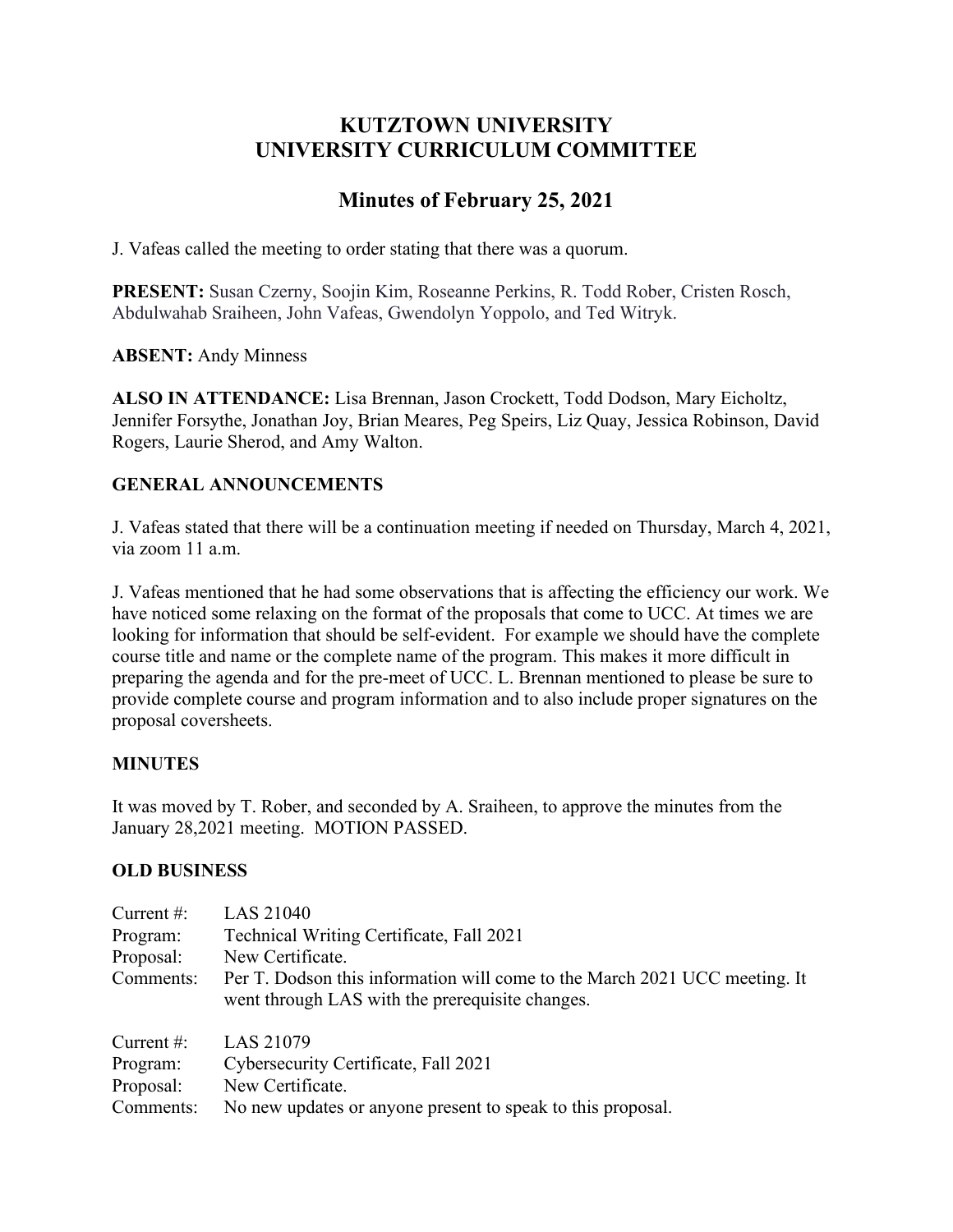#### **NEW BUSINESS**

### **General Education**

Current #: GEC 2102 Course: FYS 100 First Year Seminar, Fall 2021 Proposal: Course Revision. Comments: J. Stanley present to speak to this proposal. He stated that there is a change in objective, description, resources and outline. He mentioned that this was created by FYS faculty and Gen Ed worked with FYS faculty to work on this.

It was moved by T. Rober, and seconded by C. Rosch, to consider and approve this proposal. MOTION PASSED.

#### **College of Business**

| Current: | COB 21021                                            |
|----------|------------------------------------------------------|
| Course:  | BUS 120 Principles of Business Statistics, Fall 2021 |
|          | Proposal: Change in prerequisites.                   |

It was moved by S. Kim, and seconded by T. Rober, to consider and approve this proposal. MOTION PASSED.

| Current: COB 21022 |                                                                         |
|--------------------|-------------------------------------------------------------------------|
| Course:            | BUS 171CP Business Information Systems: Theory and Practice, Fall 2021. |
|                    | Proposal: Change in prerequisites.                                      |

It was moved by A. Sraiheen, and seconded by T. Rober to consider and approve this proposal. MOTION PASSED.

The following proposals were moved by A. Sraiheen, and seconded by S. Kim, to consider and approve as a block. MOTION PASSED.

| COB 21023 | Program:<br>Proposal: | B.S. Business Administration, Accounting Track, Fall 2021<br>Program Change in Concentration/Track       |
|-----------|-----------------------|----------------------------------------------------------------------------------------------------------|
| COB 21024 | Program:<br>Proposal: | B.S. Business Administration, Entrepreneurship Track, Fall 2021<br>Program Change in Concentration/Track |
| COB 21025 | Program:<br>Proposal: | B.S. Business Administration, Finance Track, Fall 2021<br>Program Change in Concentration/Track          |
| COB 21026 | Program:              | B.S. Business Administration, Personal Financial Planning Track,<br>Fall 2021                            |
|           | Proposal:             | Program Change in Concentration/Track                                                                    |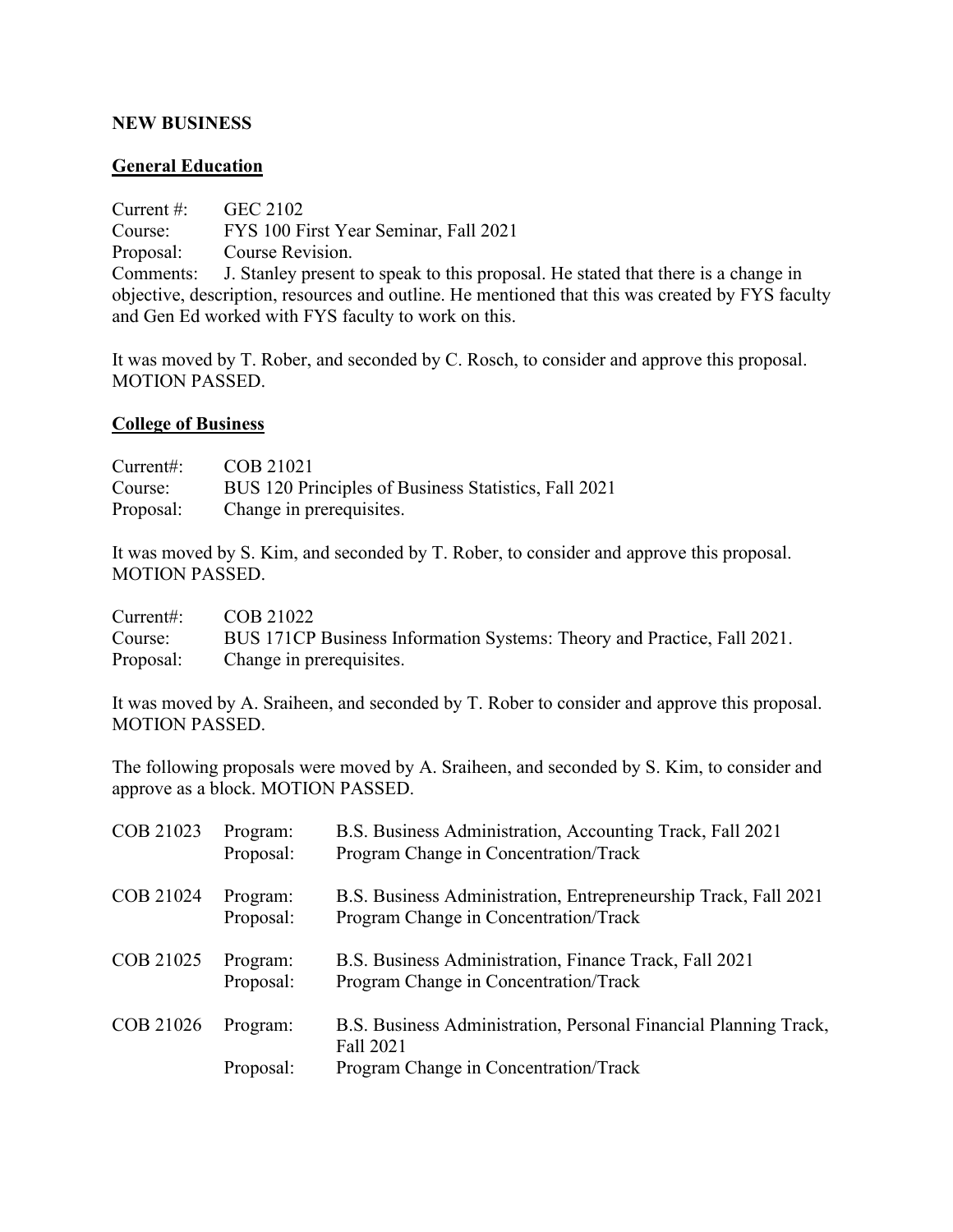| COB 21027        | Program:<br>Proposal: | B.S. Business Administration, General Business Track, Fall 2021<br>Program Change in Concentration/Track |
|------------------|-----------------------|----------------------------------------------------------------------------------------------------------|
| <b>COB 21028</b> | Program:              | B.S. Business Administration, Human Resources Management<br>Track, Fall 2021                             |
|                  | Proposal:             | Program Change in Concentration/Track                                                                    |
| COB 21029        | Program:<br>Proposal: | B.S. Business Administration, Management Track, Fall 2021<br>Program Change in Concentration/Track       |
| COB 21030        | Program:<br>Proposal: | B.S. Business Administration, Marketing Track, Fall 2021<br>Program Change in Concentration/Track        |
| COB 21031        | Program:              | B.S. Business Administration, Supply Chain Management Track,<br>Fall 2021                                |
|                  | Proposal:             | Program Change in Concentration/Track                                                                    |

### **College of Education**

| Current $\#$ : | COE 21023                                                                       |
|----------------|---------------------------------------------------------------------------------|
| Course:        | SPU 330 Teaching Students with Low Incidence Disabilities                       |
| Proposal:      | Change in prerequisites.                                                        |
| Comments:      | J. Vafeas asked for a revised proposal to be submitted with the correct name of |
|                | the course.                                                                     |

It was moved by A. Sraiheen, and seconded by T. Rober, to consider and approve this proposal. MOTION PASSED.

The following proposals were moved by T. Rober and seconded by C. Rosch to consider and approve as a block. MOTION PASSED. It was moved by T. Witryk, and seconded by S. Kim, to table these proposals. MOTION PASSED.

| <b>COE 21025</b> | Program:  | BSED Special Education PreK-12; Elementary Education                        |
|------------------|-----------|-----------------------------------------------------------------------------|
|                  |           | 4-8 Language Arts and Reading, Fall 2021                                    |
|                  | Proposal: | Change in Concentration                                                     |
|                  | Comments: | J. Vafeas stated the new grid shows that they added six                     |
|                  |           | credits to the program. A. Brawand present to speak to this.                |
|                  |           | ELU 312 is a diversity course that wasn't listed before, it is              |
|                  |           | a new course for this program. ELU 344 and ELU 349 are                      |
|                  |           | part of their professional semester block. T. Witryk asked if               |
|                  |           | they were being forced by PDE to add the two other courses. A. Brawand      |
|                  |           | responded no. T. Witryk state it appears that we are moving away from the   |
|                  |           | state requirement of 120 credits. Per T. Witryk this was 129 credits        |
|                  |           | previously and now you are at 135 credits. We need to maintain the 120      |
|                  |           | credits or as close to it as possible. This is now increasing the student's |
|                  |           |                                                                             |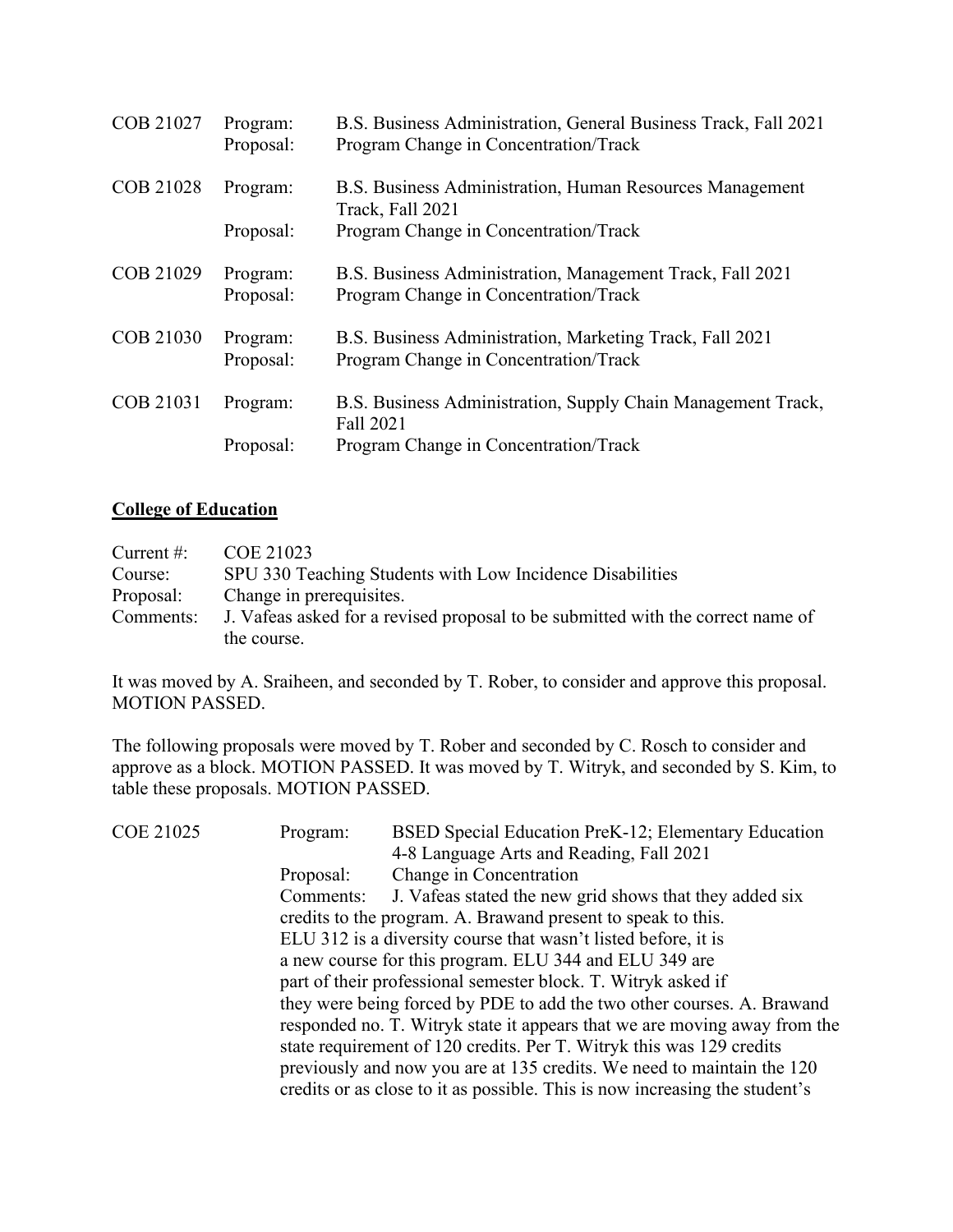|                  | requirements by another 6 credits. A. Brawand stated with changes to<br>Special Education legislation, it was PreK-8 now it is PreK-12, with<br>special education they are now part of their competencies. 312 is the<br>diversity requirement for PDE. Middle level PDE requires other<br>competencies that are covered in the other two courses. It is dual<br>certification. T. Witryk mentioned certain areas do get compensation to be<br>over 120 credits but we need to maintain as close to 120 credits as<br>possible. J. Vafeas stated that this is an issue that will involve the Provost,<br>Dean, and departments outside of this meeting. We have strict guidelines<br>to follow regarding the 120 credits. Motion to table all of the proposals<br>with increase of 6 credits. T. Witryk asked for a friendly amendment<br>stating this will still fall under the Fall 2021 timeline.                                                                                                                                                                                                                                                                                                                                                                                                                                                                                                                                                                                                                                                                                                                                                                   |
|------------------|------------------------------------------------------------------------------------------------------------------------------------------------------------------------------------------------------------------------------------------------------------------------------------------------------------------------------------------------------------------------------------------------------------------------------------------------------------------------------------------------------------------------------------------------------------------------------------------------------------------------------------------------------------------------------------------------------------------------------------------------------------------------------------------------------------------------------------------------------------------------------------------------------------------------------------------------------------------------------------------------------------------------------------------------------------------------------------------------------------------------------------------------------------------------------------------------------------------------------------------------------------------------------------------------------------------------------------------------------------------------------------------------------------------------------------------------------------------------------------------------------------------------------------------------------------------------------------------------------------------------------------------------------------------------|
| <b>COE 21026</b> | <b>BSED Special Education PreK-12; Elementary</b><br>Program:<br>Education 4-8 Mathematics, Fall 2021                                                                                                                                                                                                                                                                                                                                                                                                                                                                                                                                                                                                                                                                                                                                                                                                                                                                                                                                                                                                                                                                                                                                                                                                                                                                                                                                                                                                                                                                                                                                                                  |
|                  | Change in Concentration<br>Proposal:<br>J. Vafeas stated the new grid shows that they added six<br>Comments:<br>credits to the program. A. Brawand present to speak to this. ELU 312 is a<br>diversity course that wasn't listed before, it is a new course for this<br>program. ELU 344 and ELU 349 are part of their professional semester<br>block. T. Witryk asked if they were being forced by PDE to add the two<br>other courses. A. Brawand responded no. T. Witryk state it appears that<br>we are moving away from the state requirement of 120 credits. Per T.<br>Witryk this was 129 credits previously and now you are at 135 credits. We<br>need to maintain the 120 credits or as close to it as possible. This is now<br>increasing the student's requirements by another 6 credits. A. Brawand<br>stated with changes to Special Education legislation, it was PreK-8 now it<br>is PreK-12, with special education they are now part of their<br>competencies. 312 is the diversity requirement for PDE. Middle level PDE<br>requires other competencies that are covered in the other two courses. It is<br>dual certification. T. Witryk mentioned certain areas do get compensation<br>to be over 120 credits but we need to maintain as close to 120 credits as<br>possible. J. Vafeas stated that this is an issue that will involve the Provost,<br>Dean, and departments outside of this meeting. We have strict guidelines<br>to follow regarding the 120 credits. Motion to table all of the proposals<br>with increase of 6 credits. T. Witryk asked for a friendly amendment<br>stating this will still fall under the Fall 2021 timeline. |
| <b>COE 21027</b> | BSED Visual Impairment Birth-21; Elementary Education<br>Program:<br>4-8 Language Arts and Reading, Fall 2021<br>Change in Concentration<br>Proposal:                                                                                                                                                                                                                                                                                                                                                                                                                                                                                                                                                                                                                                                                                                                                                                                                                                                                                                                                                                                                                                                                                                                                                                                                                                                                                                                                                                                                                                                                                                                  |
|                  | Comments:<br>J. Vafeas stated the new grid shows that they added six<br>credits to the program. A. Brawand present to speak to this. ELU 312 is a<br>diversity course that wasn't listed before, it is a new course for this<br>program. ELU 344 and ELU 349 are part of their professional semester<br>block. T. Witryk asked if they were being forced by PDE to add the two                                                                                                                                                                                                                                                                                                                                                                                                                                                                                                                                                                                                                                                                                                                                                                                                                                                                                                                                                                                                                                                                                                                                                                                                                                                                                         |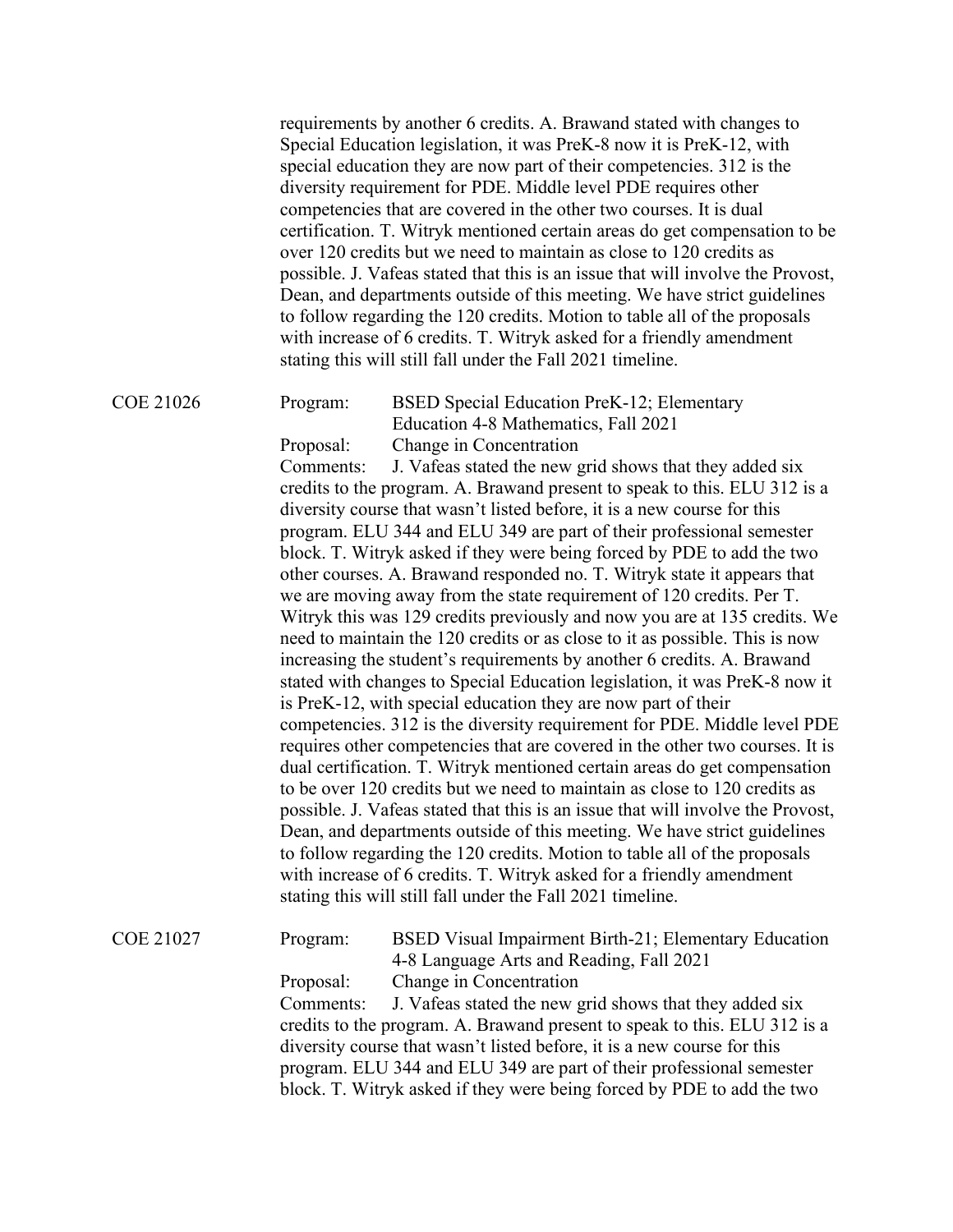other courses. A. Brawand responded no. T. Witryk state it appears that we are moving away from the state requirement of 120 credits. Per T. Witryk this was 129 credits previously and now you are at 135 credits. We need to maintain the 120 credits or as close to it as possible. This is now increasing the student's requirements by another 6 credits. A. Brawand stated with changes to Special Education legislation, it was PreK-8 now it is PreK-12, with special education they are now part of their competencies. 312 is the diversity requirement for PDE. Middle level PDE requires other competencies that are covered in the other two courses. It is dual certification. T. Witryk mentioned certain areas do get compensation to be over 120 credits but we need to maintain as close to 120 credits as possible. J. Vafeas stated that this is an issue that will involve the Provost, Dean, and departments outside of this meeting. We have strict guidelines to follow regarding the 120 credits. Motion to table all of the proposals with increase of 6 credits. T. Witryk asked for a friendly amendment stating this will still fall under the Fall 2021 timeline.

## COE 21028 Program: BSED Visual Impairment Birth-21; Elementary Education 4-8 Mathematics, Fall 2021

Proposal: Change in Concentration

Comments: J. Vafeas stated the new grid shows that they added six credits to the program. A. Brawand present to speak to this. ELU 312 is a diversity course that wasn't listed before, it is a new course for this program. ELU 344 and ELU 349 are part of their professional semester block. T. Witryk asked if they were being forced by PDE to add the two other courses. A. Brawand responded no. T. Witryk state it appears that we are moving away from the state requirement of 120 credits. Per T. Witryk this was 129 credits previously and now you are at 135 credits. We need to maintain the 120 credits or as close to it as possible. This is now increasing the student's requirements by another 6 credits. A. Brawand stated with changes to Special Education legislation, it was PreK-8 now it is PreK-12, with special education they are now part of their competencies. 312 is the diversity requirement for PDE. Middle level PDE requires other competencies that are covered in the other two courses. It is dual certification. T. Witryk mentioned certain areas do get compensation to be over 120 credits but we need to maintain as close to 120 credits as possible. J. Vafeas stated that this is an issue that will involve the Provost, Dean, and departments outside of this meeting. We have strict guidelines to follow regarding the 120 credits. Motion to table all of the proposals with increase of 6 credits. T. Witryk asked for a friendly amendment stating this will still fall under the Fall 2021 timeline.

#### **College of Liberal Arts and Sciences**

Current #: LAS 21085

Course: WRI 2XX Flash Fiction Prose Poetry and other Short Stories, Fall 2021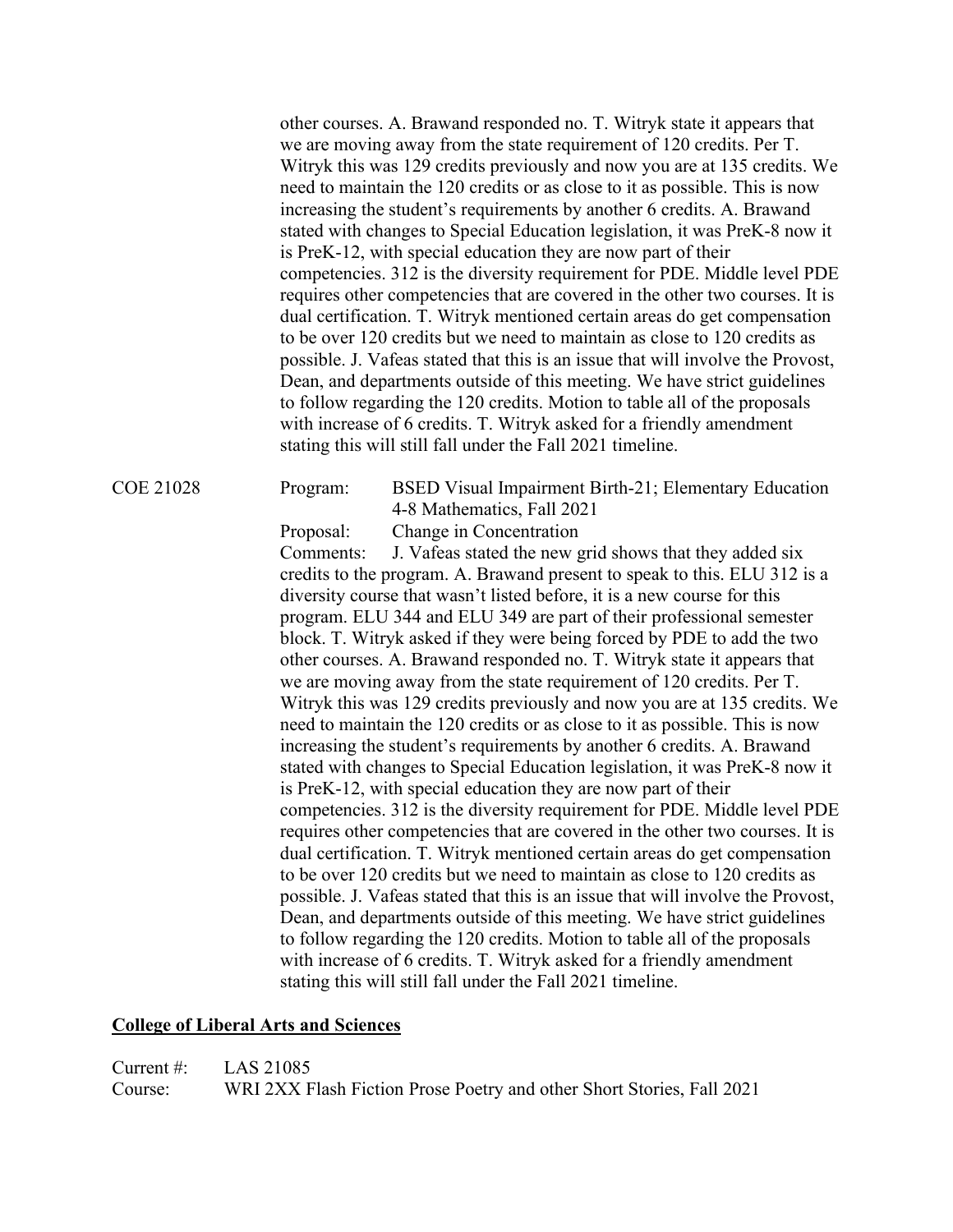Proposal: New course added to the Master Course Listing.

Comments: B. Meares stated the course number will be WRI 251.

It was moved by A. Sraiheen,, and seconded by T. Rober, to consider and approve this proposal. MOTION PASSED.

| Current $\#$ : | LAS 21100                                                           |
|----------------|---------------------------------------------------------------------|
| Course:        | CMP 2XX Writing with Research in the Physical Sciences, Spring 2022 |
| Proposal:      | New course added to the Master Course Listing.                      |
| Comments:      | B. Meares stated the course number will be CMP 204.                 |

It was moved by T. Rober, and seconded by C. Rosch, to consider and approve this proposal. MOTION PASSED.

The following proposals were moved by C. Rosch and seconded by A. Sraiheen, to consider and approve as a block. MOTION PASSED.

| <b>LAS 21107</b> | Course:<br>Proposal:                           | BIO 350 Cell Biology, Fall 2021<br>Change in prerequisites.                          |
|------------------|------------------------------------------------|--------------------------------------------------------------------------------------|
| <b>LAS 21108</b> | Course:<br>Proposal:                           | BIO 354 Developmental Biology, Fall 2021<br>Change in prerequisites and description. |
| Current $\#$ :   | LAS 21120                                      |                                                                                      |
| Course:          |                                                | SWK 590 Social Work Practice in Schools, Fall 2021                                   |
| Proposal:        | New course added to the Master Course Listing. |                                                                                      |
| Comments:        | J. Vafeas present to speak to this proposal.   |                                                                                      |

It was moved by A. Sraiheen, and seconded by T. Rober, to consider and approve this proposal. MOTION PASSED.

| Current $#$ : | LAS 21121                                                                      |
|---------------|--------------------------------------------------------------------------------|
| Course:       | SWK 591 Meeting the Diverse Needs of Students with Exceptionalities, Fall 2021 |
| Proposal:     | New course added to the Master Course Listing.                                 |
| Comments:     | J. Vafeas present to speak to this proposal.                                   |

It was moved by T. Rober, and seconded by C. Rosch, to consider and approve this proposal. MOTION PASSED.

| Current $\#$ : | LAS 21122                                                                |
|----------------|--------------------------------------------------------------------------|
| Course:        | SWK 541 Assessment Methods for Social Workers: Children and Adolescents, |
|                | Fall 2021                                                                |
| Proposal:      | New course added to the Master Course Listing.                           |
|                | Comments: J. Vafeas present to speak to this proposal.                   |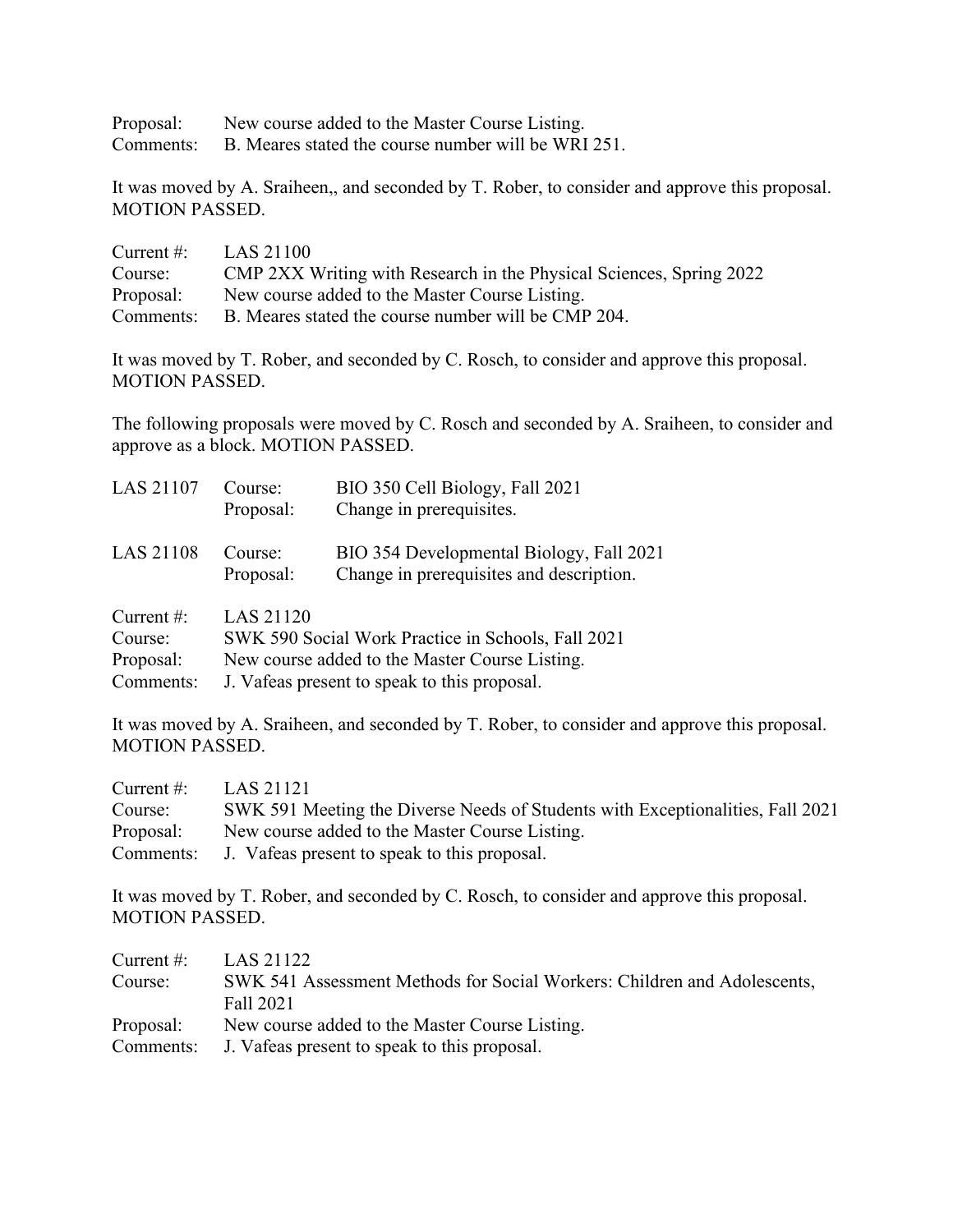It was moved by T. Rober,, and seconded by A. Sraiheen, to consider and approve this proposal. MOTION PASSED.

| Current $#$ : | LAS 21123                                              |
|---------------|--------------------------------------------------------|
| Course:       | SWK 586 Practicum in School Social Work, Fall 2021     |
| Proposal:     | New course added to the Master Course Listing.         |
|               | Comments: J. Vafeas present to speak to this proposal. |

It was moved by C. Rosch, and seconded by T. Rober, to consider and approve this proposal. MOTION PASSED.

| Current $\#$ : | LAS 21124                                    |
|----------------|----------------------------------------------|
| Program:       | School Social Work Certificate, Fall 2021    |
| Proposal:      | New Certificate                              |
| Comments:      | J. Vafeas present to speak to this proposal. |

It was moved by T. Rober, and seconded by A. Sraiheen, to consider and approve this proposal. MOTION PASSED.

### **College of Visual and Performing Arts**

| Current $\#$ : | <b>VPA 2110</b>                    |
|----------------|------------------------------------|
| Course:        | CDE 356 Creative Coding, Fall 2021 |
| Proposal:      | Change in title and prerequisites. |

It was moved by A. Sraiheen, and seconded by T. Rober, to consider and approve this proposal. MOTION PASSED.

| Current $\#$ : | <b>VPA 2111</b>                    |
|----------------|------------------------------------|
| Course:        | CDE 357 Typeface Design, Fall 2021 |
| Proposal:      | Change in title and prerequisites. |

It was moved by T. Rober, and seconded by A. Sraiheen, to consider and approve this proposal. MOTION PASSED.

| Current $\#$ : | <b>VPA 2116</b>                                           |
|----------------|-----------------------------------------------------------|
| Course:        | CDE 241 Advertising Design, Fall 2021                     |
| Proposal:      | Change in title, syllabus, description, and credit hours. |

It was moved by A. Sraiheen, and seconded by T. Rober, to consider and approve this proposal. MOTION PASSED.

The following proposals were moved by T. Rober, and seconded by C. Rosch, to consider and approve as a block. MOTION PASSED.

VPA 2118 Course: CDE 359 Design for Greeting Card and Gift Industry, Fall 2021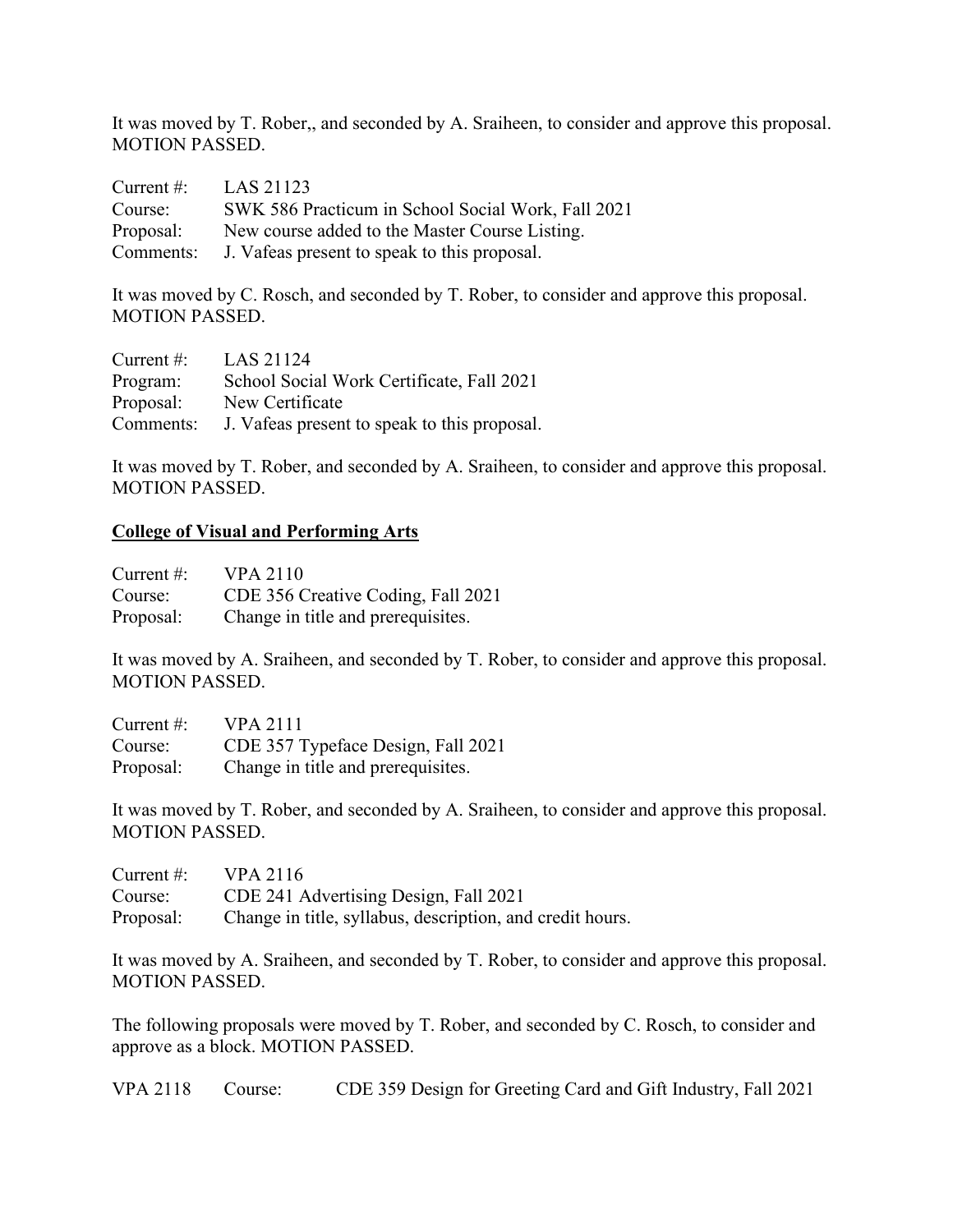|                 | Proposal:            | Change in title and prerequisites.                                           |
|-----------------|----------------------|------------------------------------------------------------------------------|
| <b>VPA 2119</b> | Course:<br>Proposal: | CDE 361 Restaurant Graphics, Fall 2021<br>Change in title and prerequisites. |
| <b>VPA 2120</b> | Course:<br>Proposal: | CDE 364 Poster Design, Fall 2021<br>Change in title and prerequisites.       |
| <b>VPA 2121</b> | Course:<br>Proposal: | CDE 366 Motion Graphics, Fall 2021<br>Change in title and prerequisites.     |
| <b>VPA 2122</b> | Course:<br>Proposal: | CDE 367 Package Design, Fall 2021<br>Change in title and prerequisites.      |
| <b>VPA 2123</b> | Course:<br>Proposal: | CDE 382 Advanced Branding, Fall 2021<br>Change in title and prerequisites.   |
| <b>VPA 2124</b> | Course:<br>Proposal: | CDE 387 Visual Essay, Fall 2021<br>Change in title and prerequisites.        |
| <b>VPA 2125</b> | Course:<br>Proposal: | CDE 388 Self Promotion, Fall 2021<br>Change in title and prerequisites.      |
| <b>VPA 2126</b> | Course:<br>Proposal: | CDE 389 Personal Style, Fall 2021<br>Change in title and prerequisites.      |

The following proposals were moved by T. Rober, and seconded by C. Rosch, to consider and approve as a block. MOTION PASSED

| <b>VPA 2127</b> | Course:<br>Proposal: | CDE 160 Historical Survey of Graphic Design A, Fall 2021<br>Change in prefix and number. |
|-----------------|----------------------|------------------------------------------------------------------------------------------|
| <b>VPA 2128</b> | Course:<br>Proposal: | CDE 161 Historical Survey of Graphic Design B, Fall 2021<br>Change in prefix and number. |

The following proposals were moved by T. Rober, and seconded by R. Perkins, to consider and approve as a block. MOTION PASSED

| <b>VPA 2129</b> | Course:<br>Proposal: | CDE 550 Historical Survey of Graphic Design A, Fall 2021<br>Change in credits. |
|-----------------|----------------------|--------------------------------------------------------------------------------|
| <b>VPA 2130</b> | Course:<br>Proposal: | CDE 551 Historical Survey of Graphic Design B, Fall 2021<br>Change in credits. |

The following proposals were moved by A. Sraiheen, and seconded by T. Rober, to consider and approve as a block. MOTION PASSED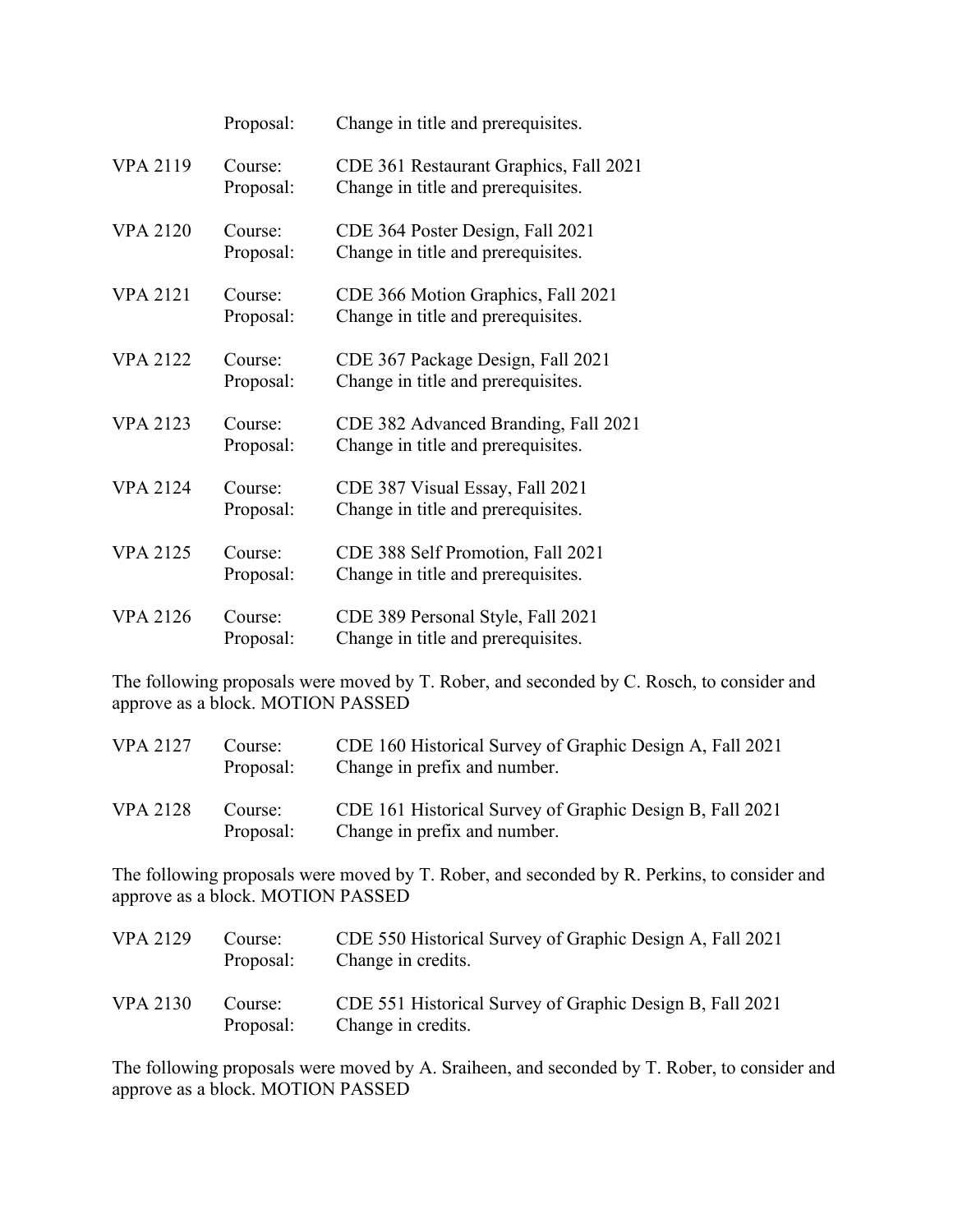| <b>VPA 2138</b>                                    | Course:<br>Proposal:<br>Comments:                                                                                                                                                                                                                | ART 362 Ceramics Studio Tableware, Fall 2021<br>New course added to the Master Course Listing.<br>A. Walton asked for clarification on the prerequisites. ART 061, or<br>ART 161,. It is ART 061 or ART 161 per. G. Yoppolo.      |
|----------------------------------------------------|--------------------------------------------------------------------------------------------------------------------------------------------------------------------------------------------------------------------------------------------------|-----------------------------------------------------------------------------------------------------------------------------------------------------------------------------------------------------------------------------------|
| <b>VPA 2139</b>                                    | Course:<br>Proposal:<br>Comments:                                                                                                                                                                                                                | ART 361 Ceramics Studio Raw Materials, Fall 2021.<br>New course added to the Master Course Listing.<br>A. Walton asked for clarification on the prerequisites. ART 061, or<br>ART 161,. It is ART 061 or ART 161 per. G. Yoppolo. |
| <b>VPA 2140</b>                                    | Course:<br>Proposal:<br>Comments:                                                                                                                                                                                                                | ART 363 Ceramics Studio Sculpture, Fall 2021<br>New course added to the Master Course Listing.<br>A. Walton asked for clarification on the prerequisites. ART 061, or<br>ART 161,. It is ART 061 or ART 161 per. G. Yoppolo.      |
| Current $#$ :<br>Course:<br>Proposal:<br>Comments: | <b>VPA 2141</b><br>ART 344 Ceramics Studio Mold Making, Fall 2021<br>New course added to the Master Course Listing.<br>A. Walton asked for clarification on the prerequisites. ART 061, or ART 161, It<br>is ART 061 or ART 161 per. G. Yoppolo. |                                                                                                                                                                                                                                   |

It was moved by T. Rober, and seconded by R. Perkins, to consider and approve this proposal. MOTION PASSED.

| Current $\#$ : | <b>VPA 2150</b>                                 |
|----------------|-------------------------------------------------|
| Course:        | ADP 240 Introduction to 3D Animation, Fall 2021 |
| Proposal:      | Change in prerequisites.                        |

It was moved by T. Rober, and seconded by C. Rosch, to consider and approve this proposal. MOTION PASSED.

| Current:  | <b>VPA 2151</b>                                        |
|-----------|--------------------------------------------------------|
| Course:   | APD 351 3D Modeling and Rendering Studio, Spring 2022  |
| Proposal: | Change in title, description, and repeated for credit. |

It was moved by A. Sraiheen, and seconded by T. Rober, to consider and approve this proposal. MOTION PASSED.

The following proposals were moved by A. Sraiheen, and seconded by T. Rober, to consider and approve as a block. MOTION PASSED

| <b>VPA 2152</b> | Course:<br>Proposal: | ADP 361 Animation Studio, Spring 2022<br>Change in title, description, and repeated for credit. |
|-----------------|----------------------|-------------------------------------------------------------------------------------------------|
| <b>VPA 2153</b> | Course:              | APD 341 Visual Storytelling Studio, Spring 2022                                                 |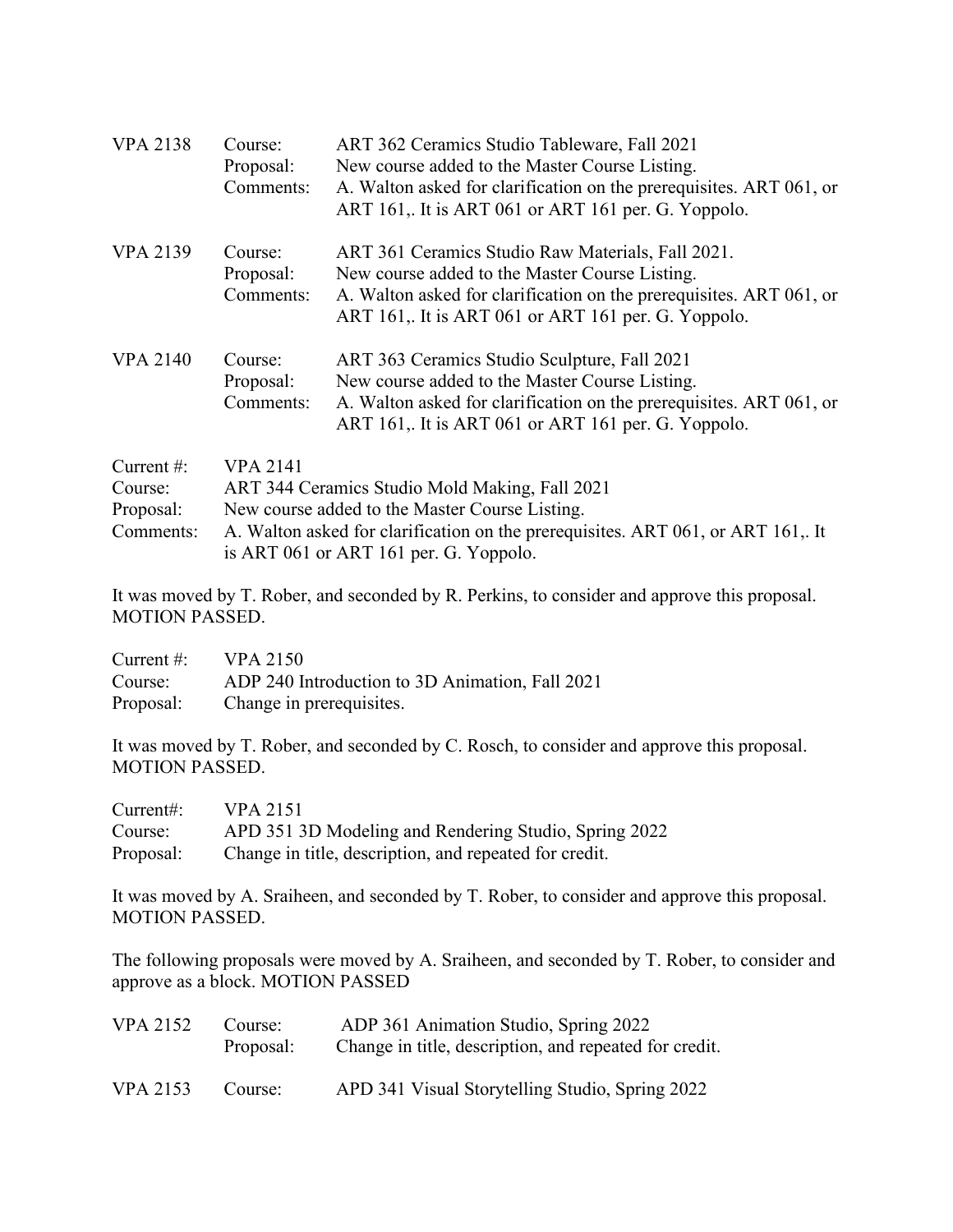Proposal: Change in title, description, and repeated for credit.

Current#: VPA 2154 Program: B.F.A. Applied Digital Arts Track, Spring 2022 Proposal: Program change.

It was moved by T. Rober, and seconded by C. Rosch, to consider and approve this proposal. MOTION PASSED.

| Current:  | <b>VPA 2157</b>                                |
|-----------|------------------------------------------------|
| Course:   | MUP 122 Class Guitar I, Fall 2021              |
| Proposal: | New course added to the Master Course Listing. |

It was moved by A. Sraiheen, and seconded by T. Rober, to consider and approve this proposal. MOTION PASSED.

| Current:  | <b>VPA 2158</b>                                |
|-----------|------------------------------------------------|
| Course:   | MUP 222 Class Guitar II, Fall 2021             |
| Proposal: | New course added to the Master Course Listing. |

It was moved by T. Rober, and seconded by C. Rosch, to consider and approve this proposal. MOTION PASSED.

The following proposals were moved by A. Sraiheen, and seconded by T. Rober, to consider and approve as a block. MOTION PASSED.

| <b>VPA 2159</b>                  | Course:<br>Proposal: | FAS 320 Drawing Studio, Spring 2022<br>Change in title, prerequisites, and repeated for credit. |
|----------------------------------|----------------------|-------------------------------------------------------------------------------------------------|
| <b>VPA 2160</b>                  | Course:<br>Proposal: | FAS 380 Lithography Studio, Spring 2022<br>Change in title.                                     |
| <b>VPA 2161</b>                  | Course:<br>Proposal: | FAS 230 Works on Paper Studio, Spring 2022<br>Change in title.                                  |
| Current:<br>Course:<br>Proposal: | <b>VPA 2162</b>      | ART 142 Introduction to Weaving, Fall 2021<br>Change in number, title, and prefix.              |

It was moved by T. Rober, and seconded by A. Sraiheen, to consider and approve this proposal. MOTION PASSED.

| Current: | VPA 2163                                                         |
|----------|------------------------------------------------------------------|
| Course:  | ART 141 Introduction to Textiles and Material Studies, Fall 2021 |
|          | Proposal: Change in title and prefix.                            |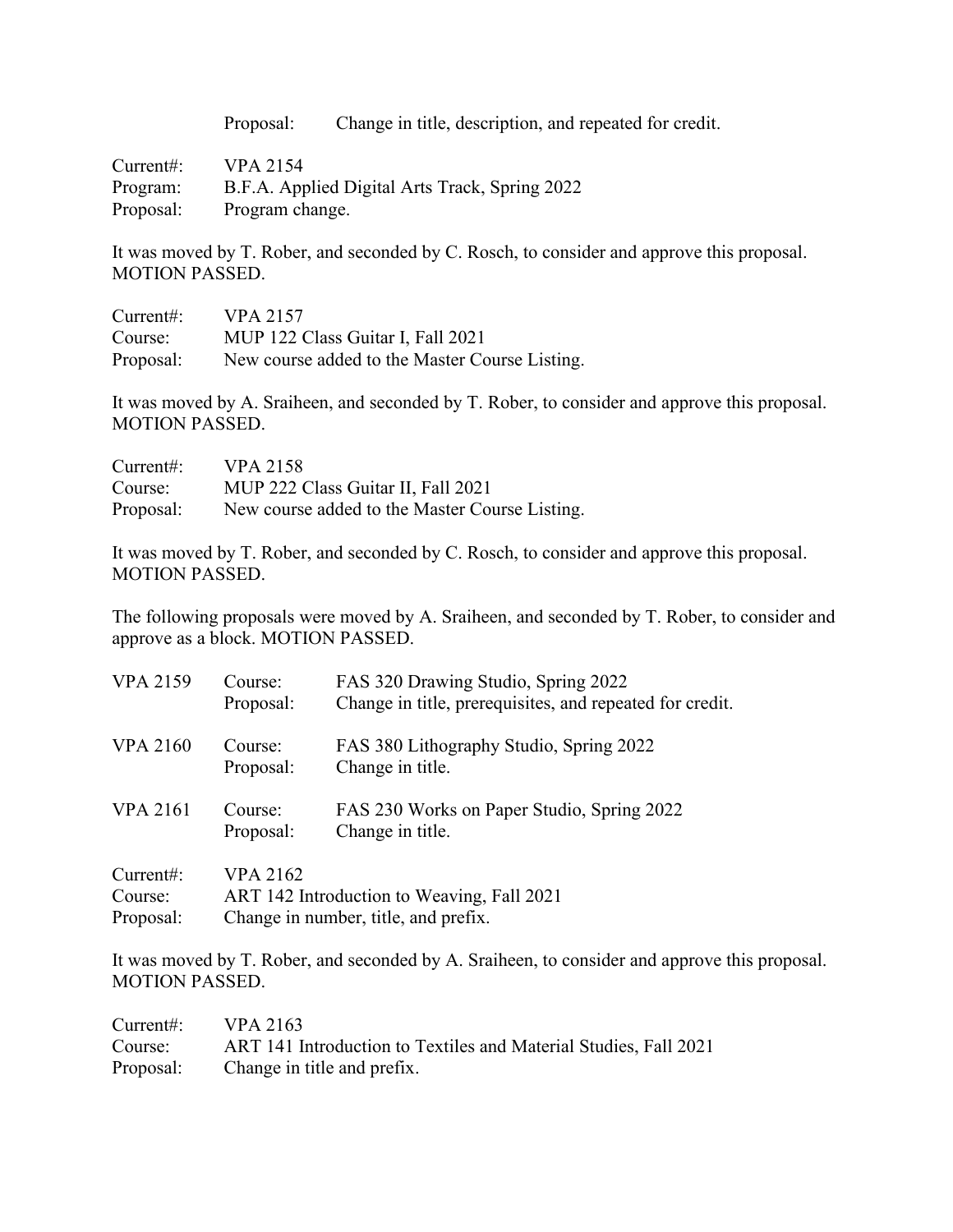It was moved by T. Rober, and seconded by R. Perkins, to consider and approve this proposal. MOTION PASSED.

| Current:  | VPA 2164                                                  |
|-----------|-----------------------------------------------------------|
| Course:   | ART 34X Weaving, Textiles and Material Studies, Fall 2021 |
| Proposal: | New course added to the Master Course Listing.            |
| Comments: | B. Meares stated course number is ART 340.                |

It was moved by T. Rober, and seconded by R. Perkins, to consider and approve this proposal. MOTION PASSED.

Current#: VPA 2166 Course: FAR 322 Topics in Drawing, Fall 2021 Proposal: Change in title, number, and repeated for credit. Comments: J. Vafeas stated that he has a note to archive FAR 220 and FAR 225. B. Meares stated this proposal and VPA 2159 and VPA 2161 were submitted to change one course to be repeatable. T. Rober stated they will submit an Omnibus course archive in the future.

It was moved by A. Sraiheen, and T. Rober, to consider and approve this proposal. MOTION PASSED.

| $Current$ : | <b>VPA 2167</b>                                  |
|-------------|--------------------------------------------------|
| Course:     | FAR 328 Renaissance Drawing Materials, Fall 2021 |
|             | Proposal: Change in title.                       |

It was moved by A. Sraiheen, and seconded by T. Rober, to consider and approve this proposal. MOTION PASSED.

| Current:  | <b>VPA 2168</b>                                |
|-----------|------------------------------------------------|
| Course:   | FAR 327 The Figure in Mixed Media, Fall 2021   |
| Proposal: | New course added to the Master Course Listing. |

It was moved by A. Sraiheen, and seconded by T. Rober, to consider and approve this proposal. MOTION PASSED.

The following proposals were moved by T. Rober, and seconded by C. Rosch, to consider and approve as a block. MOTION PASSED.

| <b>VPA 2169</b> | Course:<br>Proposal:               | ART 061 Introduction to Ceramics for Non-Art Majors, Fall 2021<br>Change in number, title, and prefix. |
|-----------------|------------------------------------|--------------------------------------------------------------------------------------------------------|
| <b>VPA 2170</b> | Course:<br>Proposal:               | ART 161 Introduction to Ceramics, Fall 2021<br>Change in number, title, and prefix.                    |
| Current:        | <b>VPA 2171</b>                    |                                                                                                        |
| Course:         | ART 360 Ceramics Studio, Fall 2021 |                                                                                                        |
| Proposal:       |                                    | Change in title, number, clock hours and prerequisites.                                                |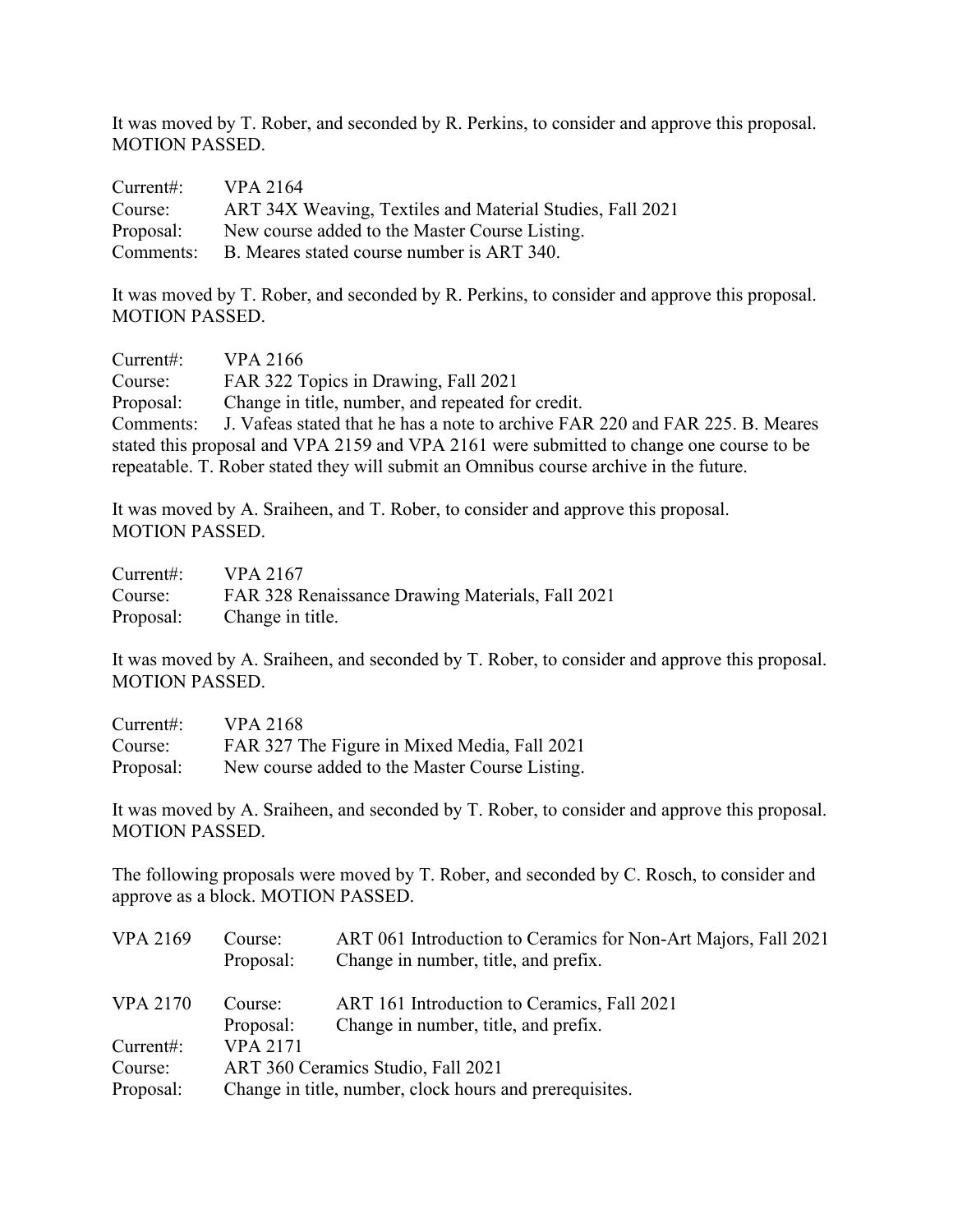It was moved by T. Rober, and seconded by R. Perkins, to consider and approve this proposal. MOTION PASSED.

| Current:  | <b>VPA 2172</b>              |
|-----------|------------------------------|
| Course:   | ART 561 Ceramics, Fall 2021  |
| Proposal: | Change in number and prefix. |

It was moved by T. Rober, and seconded by A. Sraiheen, to consider and approve this proposal. MOTION PASSED.

| Current:  | <b>VPA 2177</b>                                 |
|-----------|-------------------------------------------------|
| Course:   | ARU 565 Developing the Leader in You, Fall 2021 |
| Proposal: | New course added to the Master Course Listing.  |

It was moved by A. Sraiheen, and seconded by R. Perkins, to consider and approve this proposal. MOTION PASSED.

| Current:  | VPA 2178                                                                     |
|-----------|------------------------------------------------------------------------------|
| Course:   | ARH 3XX Beautiful and Useful: The Functional Arts and Their World, Fall 2021 |
| Proposal: | New course added to the Master Course Listing.                               |
|           | Comments: B. Meares stated the course number will be ARH 341.                |

It was moved by A. Sraiheen, and seconded by T. Rober, to consider and approve this proposal. MOTION PASSED.

| Current:  | <b>VPA 2180</b>                              |
|-----------|----------------------------------------------|
| Program:  | B.F.A. Communication Design Major, Fall 2021 |
| Proposal: | Change in major requirements.                |

It was moved by T. Rober, and seconded by A. Sraiheen, to consider and approve this proposal. MOTION PASSED.

| Current:  | <b>VPA 2182</b>                                                                    |
|-----------|------------------------------------------------------------------------------------|
| Course:   | CTM 390 Internship in Cinema, Television and Media Production, Fall 2021           |
| Proposal: | Change in description, credit and clock hours.                                     |
| Comments: | M. Johnson present to speak to this proposal. B. Meares asked if this can be taken |
|           | again. M. Johnson stated no this is a one-time option.                             |

It was moved by T. Rober, and seconded by R. Perkins, to consider and approve this proposal. MOTION PASSED.

| Current#: | <b>VPA 2183</b>                                             |
|-----------|-------------------------------------------------------------|
| Course:   | CTM 375 Live Event, Fall 2021                               |
|           | Proposal: Change in prerequisites, and repeated for credit. |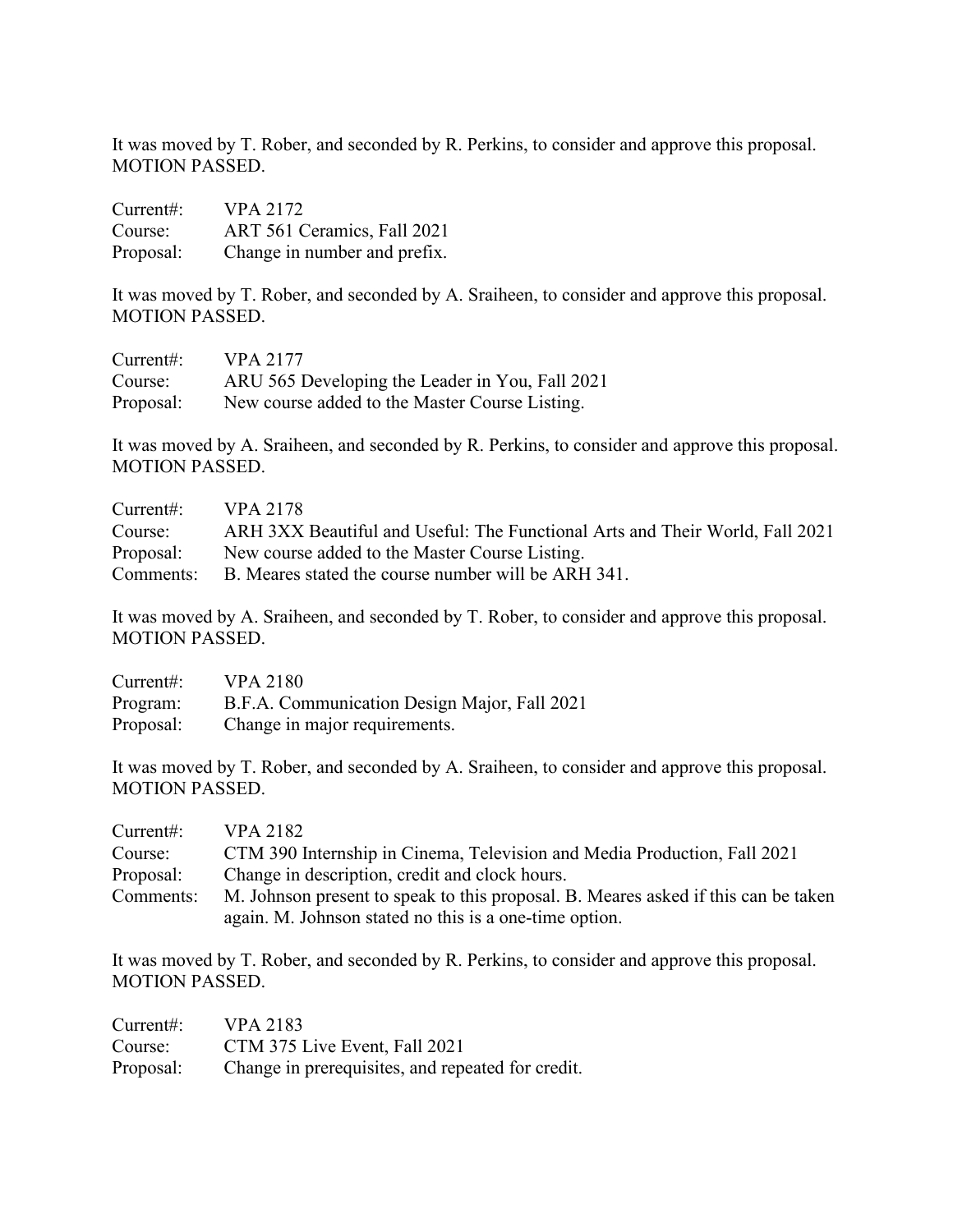Comments: M. Johnson present to speak to this proposal. A. Walton mentioned the prerequisites are not listed clearly, there is a formatting error. B. Meares asked if the student can repeat the course in the same semester. M. Johnson stated no. He will submit a revised proposal.

It was moved by T. Rober, and seconded by A. Sraiheen, to consider and approve this proposal. MOTION PASSED.

| Current:  | <b>VPA 2184</b>                    |
|-----------|------------------------------------|
| Course:   | CTM 180 Post-Production, Fall 2021 |
| Proposal: | Change in number.                  |

It was moved by T. Rober, and seconded by C. Rosch, to consider and approve this proposal. MOTION PASSED.

| Current:  | <b>VPA 2185</b>                                       |
|-----------|-------------------------------------------------------|
| Course:   | COM 340 Communication Research and Writing, Fall 2021 |
| Proposal: | Change in prerequisites.                              |

It was moved by T. Rober, and seconded by T. Witryk, to consider and approve this proposal. MOTION PASSED.

Current#: VPA 2186 Course: CTM and ARU, Fall 2021 Proposal: Course archive.

It was moved by T. Rober, and seconded by A. Sraiheen, to consider and approve this proposal. MOTION PASSED.

| Current#: $VPA 2189$ |                                                         |
|----------------------|---------------------------------------------------------|
| Program:             | B.S. Cinema, Television and Media Production, Fall 2021 |
|                      | Proposal: Chane in major.                               |

It was moved by T. Rober, and seconded by S. Kim, to consider and approve this proposal. MOTION PASSED.

| Current:  | VPA 2190                                                                                    |
|-----------|---------------------------------------------------------------------------------------------|
| Course:   | CDE 552 Design Technology, Fall 2021                                                        |
| Proposal: | Change in title, course listing, description, objectives, and deletion of cross<br>listing. |

Comments: D. Bosler present to speak to this proposal. J. Vafeas asked if there was consultation with the Art Ed department regarding the deletion of the cross listing. D. Bosler stated they were consulted.

It was moved by T. Rober, and seconded by R. Perkins, to consider and approve this proposal. MOTION PASSED.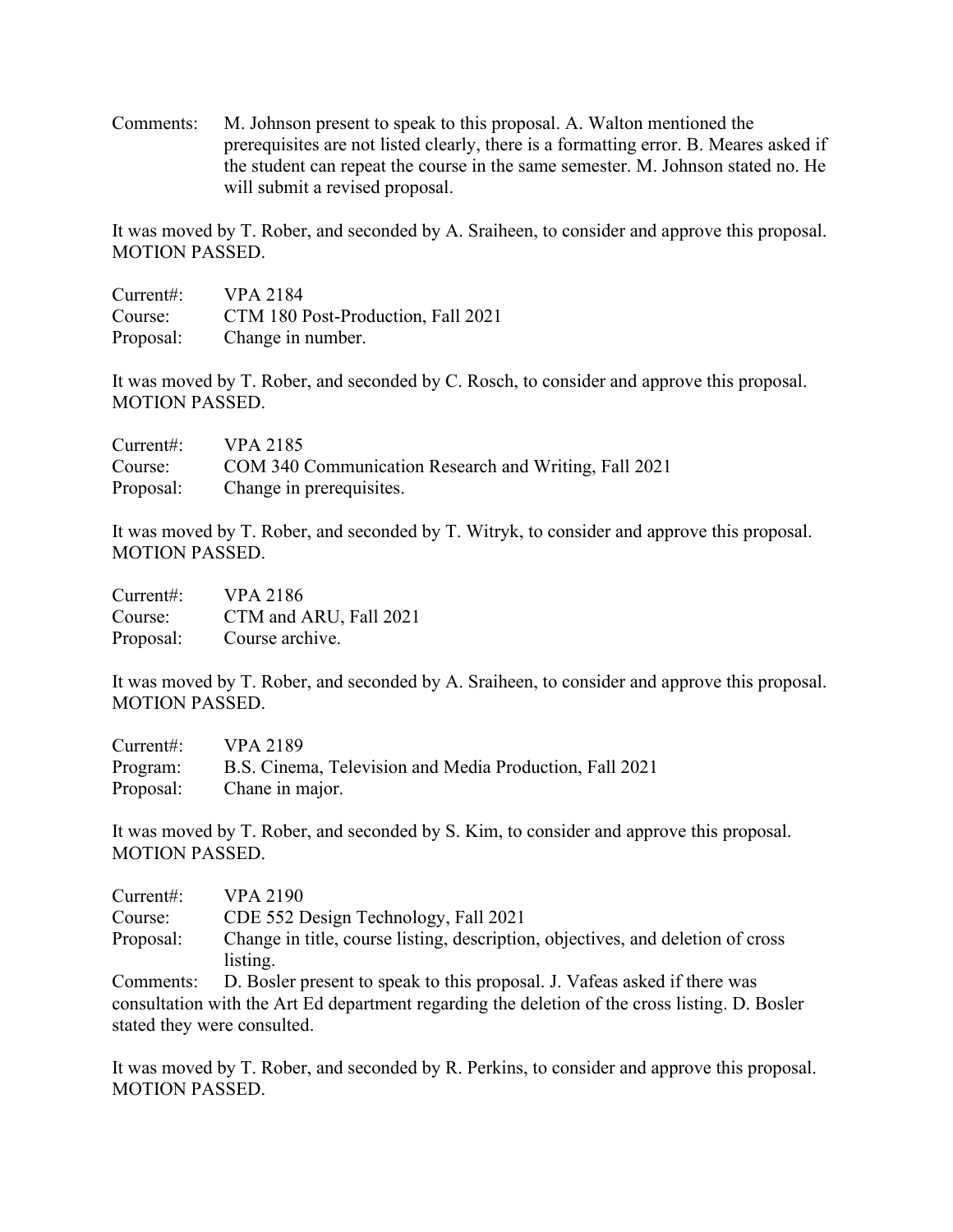| Current:  | <b>VPA 2192</b>                                            |
|-----------|------------------------------------------------------------|
| Course:   | CDE 100 Graphic Design Principles and Practices, Fall 2021 |
| Proposal: | New course added to the Master Course Listing.             |

It was moved by T. Rober, and seconded by R. Perkins, to consider and approve this proposal. MOTION PASSED.

| Current: | <b>VPA 2195</b>                                |
|----------|------------------------------------------------|
| Course:  | MUU 100 Overture to Music Education, Fall 2021 |
|          | Proposal: Change in credit and clock hours.    |

It was moved by T. Rober, and seconded by S. Kim, to consider and approve this proposal. MOTION PASSED.

| Current:                                                                | VPA 2196                                                                                 |  |
|-------------------------------------------------------------------------|------------------------------------------------------------------------------------------|--|
| Program:                                                                | B.S. Music Education, Fall 2021                                                          |  |
| Proposal:                                                               | Change in major.                                                                         |  |
|                                                                         | Comments: J. Vafeas noted on the checksheet under graduation requirements it shows total |  |
| credits from 120-141. T. Rober stated he will change it to 120 credits. |                                                                                          |  |

It was moved by T. Rober, and seconded by A. Sraiheen, to consider and approve this proposal. MOTION PASSED.

| Current:                                                                                             | <b>VPA 2197</b>                                                                  |  |
|------------------------------------------------------------------------------------------------------|----------------------------------------------------------------------------------|--|
| Program:                                                                                             | PK-12 Visual Arts Certification Internship, Fall 2021                            |  |
| Proposal:                                                                                            | Change in concentration.                                                         |  |
| Comments:                                                                                            | T. Witryk asked about the title (Internship). P. Speirs stated it is for student |  |
| teachers already in the classrooms doing their internship. T. Witryk stated they were not able to    |                                                                                  |  |
| find the title with internship anywhere. Nothing in the system states internship. J. Vafeas asked if |                                                                                  |  |
| we should table this item. T. Witryk said it's just a matter of paperwork and does not need to be    |                                                                                  |  |
| tabled. The title with Internship proposal will be sent to T. Witryk per P. Speirs.                  |                                                                                  |  |

It was moved by A. Sraiheen, and seconded by T. Rober, to consider and approve this proposal. MOTION PASSED.

| Current:  | <b>VPA 2198</b>                                             |
|-----------|-------------------------------------------------------------|
| Program:  | Post Baccalaureate PK-12 Visual Arts Certificate, Fall 2021 |
| Proposal: | Change in track.                                            |

It was moved by T. Rober, and seconded by S. Kim, to consider and approve this proposal. MOTION PASSED.

| Current: | VPA 2199                                                   |
|----------|------------------------------------------------------------|
| Course:  | ARU 475 Early Field Experience in Art Education, Fall 2021 |
|          | Proposal: Change in prerequisites.                         |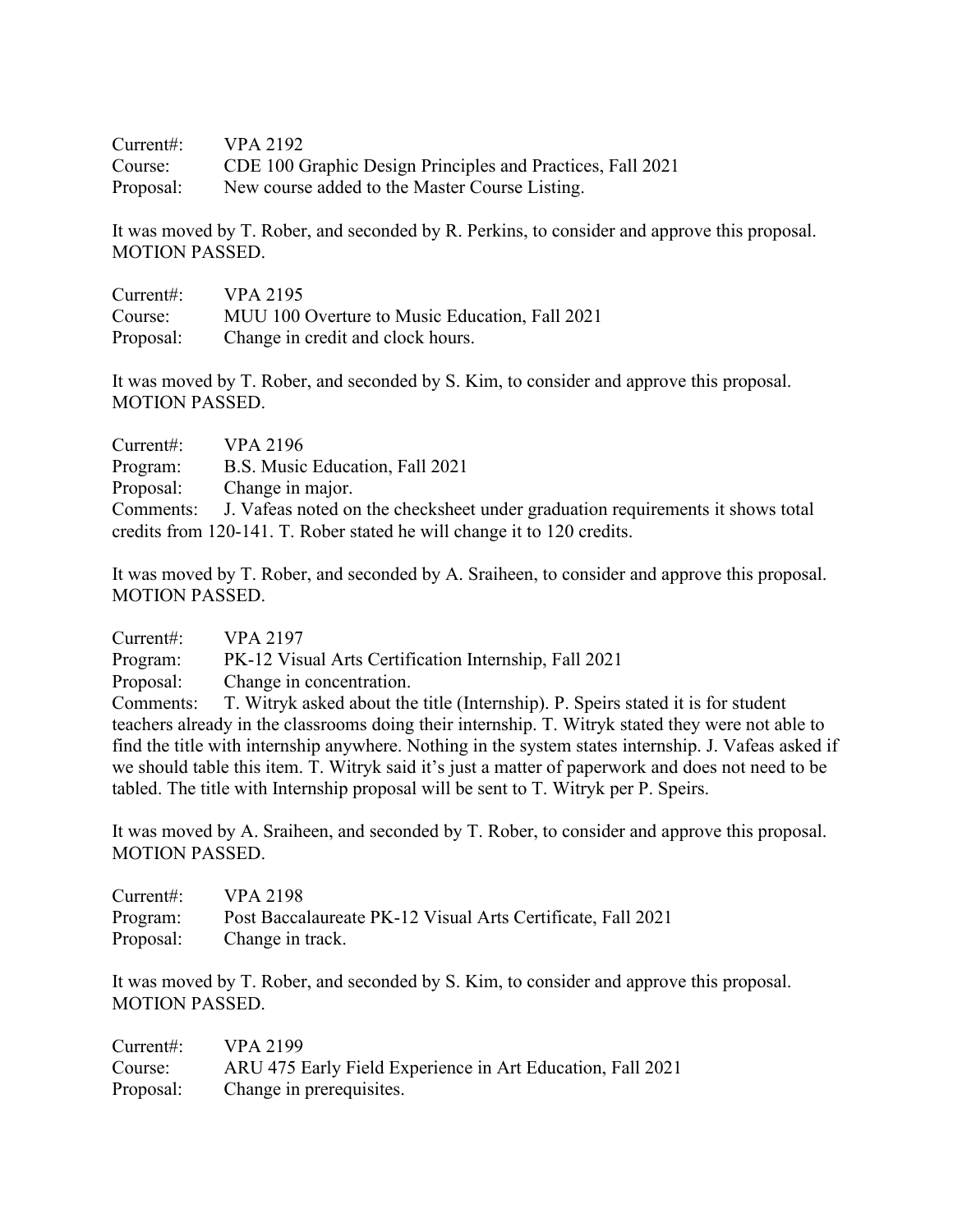It was moved by A. Sraiheen, and seconded by T. Rober, to consider and approve this proposal. MOTION PASSED.

| Current:  | VPA 21100                                                                   |
|-----------|-----------------------------------------------------------------------------|
| Course:   | ARU 490 Clinical Experience in Art Education I, ARU 491 Clinical Experience |
|           | in Art Education II, Fall 2021                                              |
| Proposal: | Change in credits.                                                          |

It was moved by T. Rober, and seconded by S. Kim, to consider and approve this proposal. MOTION PASSED.

| Current:  | <b>VPA 21101</b>                                                                 |
|-----------|----------------------------------------------------------------------------------|
| Program:  | B.S. Social Media Theory and Strategy, Fall 2021                                 |
| Proposal: | Change in Major.                                                                 |
| Comments: | M. Eicholtz present to speak to this proposal. J. Vafeas asked that she submit a |
|           | revised proposal with the correct degree information.                            |

It was moved by A. Sraiheen, and seconded by T. Rober, to consider and approve this proposal. MOTION PASSED.

| Current:  | <b>VPA 21102</b>                                                                 |
|-----------|----------------------------------------------------------------------------------|
| Program:  | Multicultural Studies in the US Minor, Fall 2021                                 |
| Proposal: | Change in title and minor.                                                       |
| Comments: | J. Vafeas stated the coversheet is only signed by T. Rober, and Greg Shelley. It |

was not approved by College of Education and Liberal Arts and Sciences. J. Vafeas asked that this proposal be tabled.

It was moved by T. Rober, and seconded by R. Perkins, to consider and approve this proposal. It was moved by T. Witryk, and seconded by T. Rober, to table this proposal. MOTION PASSED.

#### **ANNOUNCEMENTS**

#### **General Education**

|                                                                    | <b>COB 21018</b> General Education: ECO 10 Introduction to Economics, Fall 2021          |  |
|--------------------------------------------------------------------|------------------------------------------------------------------------------------------|--|
| <b>COB 21019</b>                                                   | General Education: ECO 11 Principles of Macroeconomics, Fall 2021                        |  |
| <b>COB 21020</b>                                                   | General Education: ECO 12 Principles of Microeconomics, Fall 2021                        |  |
| <b>COB 21033</b>                                                   | General Education: BUS 120 Principles of Business Statistics, Fall 2021                  |  |
| <b>COB 21034</b>                                                   | General Education: BUS171 Business Information Systems, Fall 2021                        |  |
| <b>COE 21024</b>                                                   | General Education: SPU 314 Effective Instructional Strategies for Students with          |  |
|                                                                    | Disabilities in Inclusive Settings, Fall 2021                                            |  |
| ***                                                                | J. Vafeas asked that his proposal be removed from the agenda as it is a duplicate of COE |  |
| 21030 and does not have Dr. Stanley's signature on the coversheet. |                                                                                          |  |
|                                                                    |                                                                                          |  |

**COE 21030** General Education: SPU 314 Effective Instructional Strategies, Fall 2021